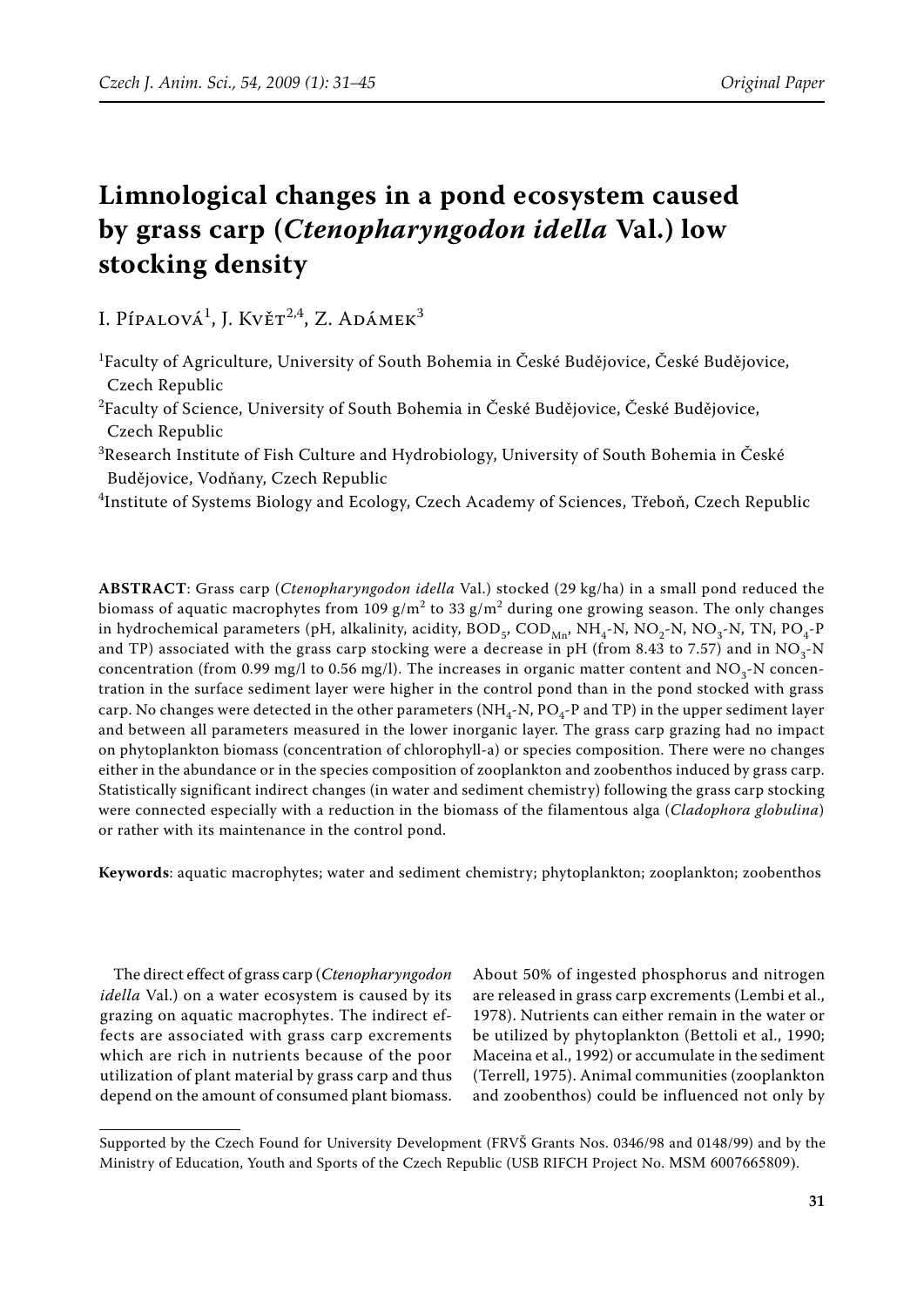changes in bottom links of food chains (bottom-up effect) by the increased phytoplankton abundance but also negatively by the changed habitat structure (Zweerde van der, 1982; Richard et al., 1985).

In spite of the extensive use of grass carp for controlling the aquatic macrophytes, most of the experiments studying indirect consequences following from grass carp stocking compared a few ponds/lakes stocked with grass carp with ponds/ lakes without fish before and after they were stocked with grass carp (Fowler and Robson, 1978; Lembi et al., 1978; Mitzner, 1978; Small et al., 1985; Maceina et al., 1992; Kirkagac and Demir, 2004). None of the studies used real control pond(s) which would indicate changes both in space (the initial difference between the ponds chosen for stocking with grass carp and control pond(s)) and in time, caused especially by weather, water level fluctuations or fish stock of other fish in all ponds.

The purpose of this experiment was to identify: (1) changes in nutrient concentrations particularly of phosphorous and nitrogen in the water and sediment, (2) changes in phytoplankton, zooplankton and zoobenthos biomass and abundance after a moderate stocking rate of grass carp in a small and shallow pond.

## **MATERIAL AND METHODS**

**Experimental design**. The experiment was carried out in two small eutrophic ponds  $(40 \times 20 \text{ m},$ average depth 0.5 m), located in the experimental facility of the Research Institute of Fish Culture and Hydrobiology (Vodňany: latitude 49°10'; longitude 14°10', Czech Republic) in 1998–2000. Average air temperature was 14.6°C during the growing season (June–September) in 1998 and 1999. A BACI (Before and After Control Impact) design was applied. It separates both the space (control and impacted ponds) and the time variability (April 1998–March 1999 and April 1999–March 2000) from changes caused by the grass carp stocking. In 1998, both ponds were without fish. In mid-April 1999, one of the ponds was stocked with 10 individuals of two-years-old grass carp (29 kg/ha) while the control pond remained unstocked. The stocked pond was drained at the beginning of April 2000.

**Sampling of aquatic macrophytes**. Macrophyte biomass was harvested monthly from 10 randomly selected quadrates (0.5 m  $\times$  0.5 m) from both ponds from May to September in 1998 and 1999. The

macrophyte samples were divided into species and dried at 105°C to constant weight to determine the dry weight of each constituent species.

**Chemical analysis of water**. Alkalinity, acidity, biochemical oxygen demand (BOD<sub>5</sub>), chemical oxygen demand  $(COD_{Mn})$  and concentrations of  $NO_3-N$ ,  $NO_2-N$ ,  $NH_4-N$ , total nitrogen (TN),  $PO<sub>4</sub>$ -P and total phosphorus (TP) were measured at monthly intervals using the methods described by Horáková et al. (1989). The concentration of TN was assessed by the Kjeldahl method,  $NO<sub>3</sub>$ -N colorimetrically with sodium salicylate,  $NO<sub>2</sub>$ -N colorimetrically with sulphanyl acid and N-(1-naphthyl)-ethylene-diamine dihydrochloride, and  $NH_{4}$ -N using the Nessler method after distillation. The concentrations of  $PO_{4}$ -P and TP (after persulphate mineralization) were determined using the phosphomolybdenum method. Vertical profiles of oxygen concentration, pH and temperature were measured once a month (at 07:00, 13:00 and 16:30 hours) four times per growing season using WTW Multiline P4. Secchi disc transparency was measured monthly at the deepest site nearby the pond outlets.

**Chemical analysis of sediment**. Four sediment samples were taken with a core sampler from each pond three times during the growing seasons. In the 20 cm deep sediment profile, two different layers were distinguished: the upper "organic layer" (dark in colour), overlaying the "inorganic layer". The pH, dry mass (105°C, to constant weight) and loss on ignition (550°C, 2 h) were determined. Total carbon (TC) and total phosphorus (TP) contents were assessed in the samples sieved through 1 µm mesh and lyophilized. TC was analysed using a LiquiTOC analyser (Foss/Heraeus, Germany). The standard phosphomolybdenum complex method (Murphy and Riley, 1962) was used for TP estimation after  $HNO<sub>3</sub>$  and  $HClO<sub>4</sub>$  mineralization (Kopáček and Hejzlar, 1995). Prior to the following analyses, the samples were extracted and then filtered through a Whatmann GF-MN-5 glass fibre filter of 0.4 µm mesh size.  $PO_{4}$ -P was determined colorimetrically in the aqueous extract and in the extract with 0.5M NaHCO<sub>2</sub> (Olsen et al., 1954). The bis-pyrazolone method (Procházková, 1964) was used to assess the concentration of  $NH_{4}$ -N in the extract with 2M KCl (Bremner, 1968). Nitrate (NO<sub>3</sub>-N) concentration was determined in the aqueous extract by ion chromatography.

**Sampling of phytoplankton, zooplankton and zoobenthos**. Qualitative and quantitative samples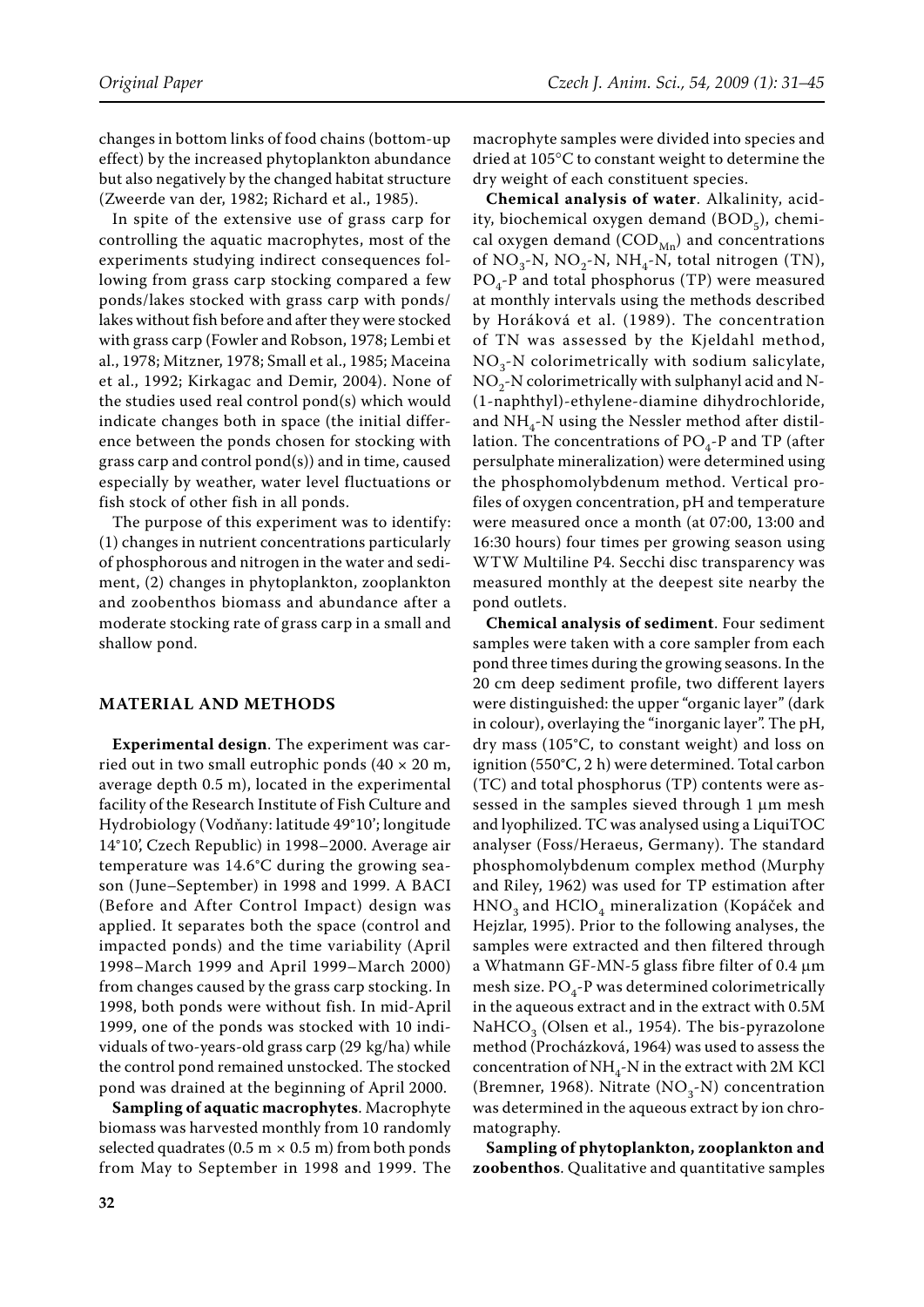of phytoplankton, zooplankton and zoobenthos were collected at monthly intervals between April and November during all years (1998–2000) except for several sampling campaigns which could not be performed regularly on monthly basis due to thick ice cover or other reasons. Chlorophyll-a determination was done monthly by the spectrophotometric method (Lorenzen, 1966). Pooled samples of phytoplankton and zooplankton were taken randomly 5 times from the whole water column in both ponds using the Patalas sampler (2 l). From 10-litre pooled samples, 100 ml were preserved with Utermöhl's solution for future phytoplankton determination and the remaining volume was filtered through a 53-µm mesh net and preserved in a 4% formaldehyde solution as zooplankton samples. Zoobenthos was sampled using the Ekman grab sampler with the area of 75  $\text{cm}^2$  (2 pooled samples) and preserved with 4% formaldehyde solution. Zoobenthos biomass was determined after 4-month stabilisation.

**Statistical analysis**. The data were analysed using three-way analysis of variance (ANOVA) with pond and year as fixed factors and month as a random factor. The impact of the grass carp was considered significant when the interaction of space, year and month had *P* < 0.05 (Ter Braak and

Šmilauer, 1998). Normality was tested using the Kolmogorov-Smirnov test and homogeneity of variance by Bartlett's test (Zar, 1984) in the Statistica for Windows (5.1) programme. The Bonferroni correction was applied to interpret the impact of grass carp on the biomass of each aquatic plant species or on the abundance of phytoplankton, zooplankton and zoobenthos species (Scheiner, 1993).

# **RESULTS**

#### **Grass carp stock**

The biomass of grass carp stock increased from the initial 29 kg/ha in 1999 (mean individual weight  $\pm$  SD: 230  $\pm$  101 g) to 92 kg/ha in 2000 (mean individual weight 730  $\pm$  240 g). No mortality was recorded.

## **Direct consequence of grass carp stocking Biomass of aquatic macrophytes**

Significantly lower values of total biomass of aquatic macrophytes  $(F(1,176) = 16.5, P = 10^{-4})$ , vascular aquatic plants  $(F(1,176) = 4.5, P = 0.04)$ 

Table 1. Hydrochemical parameters (mean  $\pm$  SD;  $n = 11$ ) in the pond stocked with grass carp and in the control pond before and after grass carp stocking

|                             |                                            | Stocked with grass             | Control                  |                          |
|-----------------------------|--------------------------------------------|--------------------------------|--------------------------|--------------------------|
| Hydrochemical<br>parameters | Before grass carp<br>April 1998–March 1999 | carp April 1999-<br>March 2000 | April 1998–March<br>1999 | April 1999-March<br>2000 |
| pH                          | $8.43 \pm 1.10$                            | $7.57 \pm 0.69$                | $8.40 \pm 1.03$          | $7.87 \pm 1.33$          |
| $ANC4.5$ (mmol/l)           | $1.15 \pm 0.39$                            | $1.07 \pm 0.29$                | $1.14 \pm 0.23$          | $1.10 \pm 0.27$          |
| $ANC8.3$ (mmol/l)           | $0.15 \pm 0.13$                            | $0.02 \pm 0.04$                | $0.15 \pm 0.16$          | $0.13 \pm 0.22$          |
| $BNC8.3$ (mmol/l)           | $0.01 \pm 0.03$                            | $0.06 \pm 0.04$                | $0.03 \pm 0.05$          | $0.06 \pm 0.05$          |
| $BOD5$ (mg/l)               | $4.3 \pm 1.8$                              | $4.0 \pm 2.1$                  | $3.6 \pm 3.0$            | $1.5 \pm 1.8$            |
| $CODMn$ (mg/l)              | $11.1 \pm 2.9$                             | $11.9 \pm 4.6$                 | $10.3 \pm 2.9$           | $10.5 \pm 2.6$           |
| $PO4-P$ (mg/l)              | $0.027 \pm 0.018$                          | $0.052 \pm 0.051$              | $0.028 \pm 0.017$        | $0.054 \pm 0.027$        |
| TP(mg/l)                    | $0.093 \pm 0.044$                          | $0.132 \pm 0.083$              | $0.080 \pm 0.041$        | $0.131 \pm 0.064$        |
| $NH_{4}$ -N (mg/l)          | $0.09 \pm 0.07$                            | $0.09 \pm 0.08$                | $0.14 \pm 0.13$          | $0.17 \pm 0.31$          |
| $NO2~N$ (mg/l)              | $0.009 \pm 0.010$                          | $0.008 \pm 0.004$              | $0.009 \pm 0.005$        | $0.014 \pm 0.012$        |
| $NO3~N$ (mg/l)              | $0.99 \pm 1.48$                            | $0.56 \pm 0.52$                | $0.67 \pm 0.76$          | $1.06 \pm 0.75$          |
| $TN$ (mg/l)                 | $2.64 \pm 0.83$                            | $2.23 \pm 0.34$                | $2.20 \pm 0.77$          | $2.17 \pm 0.70$          |

pH:  $n = 80$ ; BOD<sub> $s$ </sub>:  $n = 5$ ; TN: before ( $n = 8$ ) and after grass carp stocking ( $n = 3$ )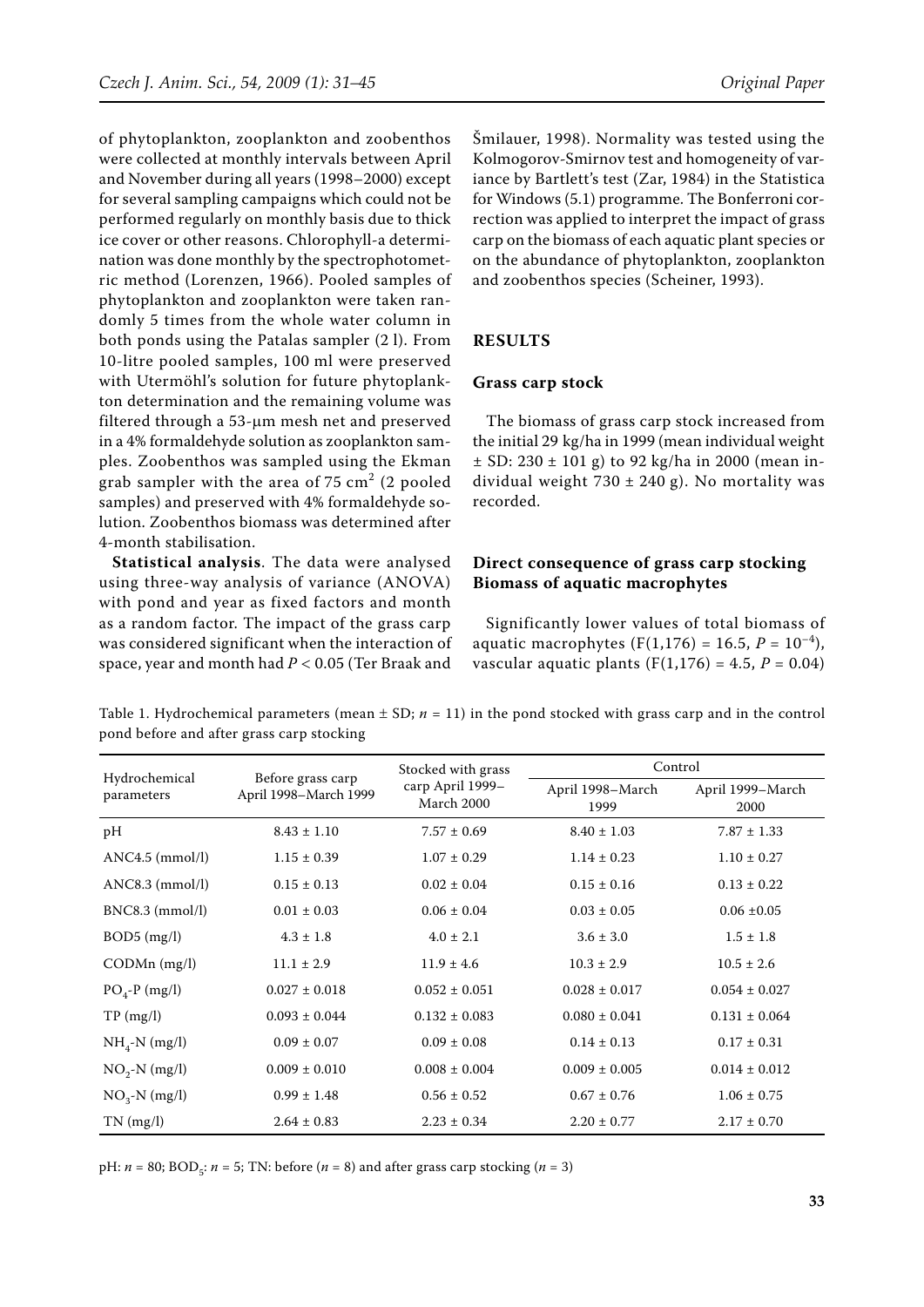

Figure 1. Hydrochemical parameters in the pond stocked with grass carp (GC pond) and in the control pond before (April 1998–March 1999) and after grass carp stocking (April 1999–March 2000); ↓ grass carp stocking

and filamentous algae (F(1,176) = 39.45,  $P < 10^{-6}$ ) were recorded in the pond stocked with grass carp in 1999 in comparison with both the control year 1998 and the same pond, but unstocked in 1999. Average macrophyte biomass decreased in the

pond stocked with grass carp from  $108.8 \text{ g/m}^2$  in 1998 to  $32.8 \text{ g/m}^2$  in 1999, whereas it decreased only slightly in the control pond, from 87.7  $g/m^2$  in 1998 to  $71.1$   $\text{g/m}^2$  in 1999. Grass carp influenced the biomass of aquatic plant species selectively.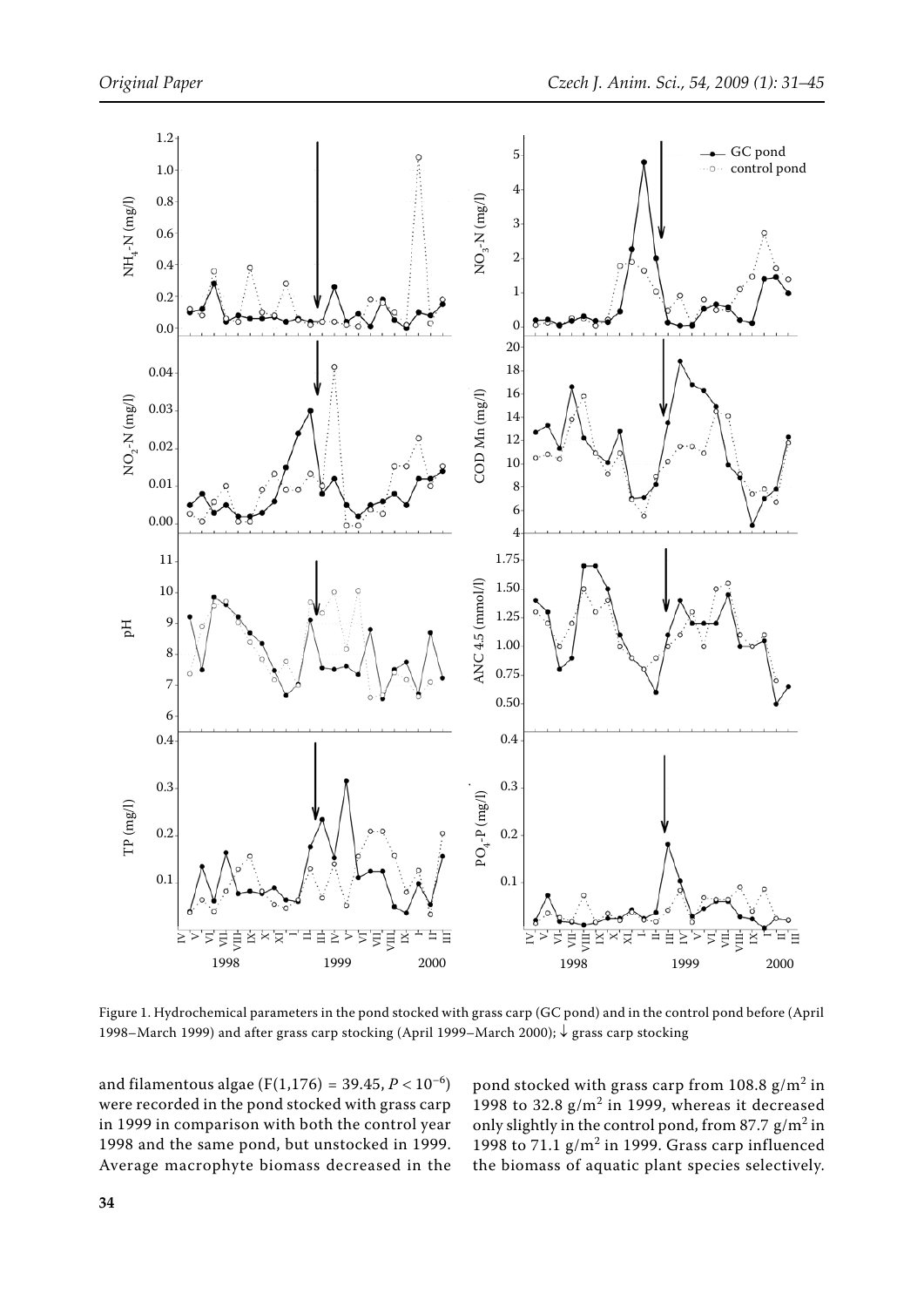Stocking of grass carp significantly decreased the biomass of *Cladophora globulina* Kütz., *Eleocharis acicularis* L. and *Potamogeton pusillus* L.. The most preferred plant was the filamentous alga *Cladophora globulina*, the biomass of which decreased from 66 g/m to 0.4 g/m in the pond stocked with grass carp. On the contrary, the biomass of *Spirogyra* sp., *Myriophyllum spicatum* L. and *Ceratophyllum demersum* L. and Lemnaceae (*Spirodela polyrhiza* (L.) Schleid + *Lemna minor* L.) increased significantly after grass carp stocking. The biomass of the other macrophytes was not affected significantly, i.e. *Potamogeton pectinatus* L. (for which only the change of cover was significant), *Ranunculus trichophyllus* Chaix., *Sparganium emersum* Rehm. and *Elatine hydropiper* L. (Pípalová, 2002).

## **Indirect consequences of grass carp stocking Water chemistry**

A significant change occurred only in  $NO<sub>2</sub>$ -N concentration  $(F(1,10) = 6.6, P = 0.03)$  after grass carp stocking. The average  $NO<sub>3</sub>$ -N concentration decreased after grass carp stocking (from 0.99 mg/l in 1998 to 0.56 mg/l in 1999) but increased in the control pond in 1999 (from 0.67 mg/l in 1998 to 1.06 mg/l in 1999) (Table 1). Most of the hydrochemical parameters, i.e. alkalinity, apparent alkalinity (acid neutralizing capacity:  $ANC_{83}$ and  $\text{ANC}_{4.5}$ ), acidity (base neutralizing capacity:  $BNC_{8.3}$ ),  $COD_{Mn}$  and the concentrations of NH<sub>4</sub>-N,  $NO<sub>2</sub>-N$ , TN,  $PO<sub>4</sub>-P$  and TP were not affected by the stocking of grass carp. The mean  $PO_{4}$ -P and TP concentration significantly increased (impact of year:  $F(1,10) = 8.4$ ,  $P = 0.02$ ;  $F(1,10) = 9.9$ ,  $P = 0.01$ , respectively) in both ponds in April 1999–March 2000 when compared to the time before grass carp stocking (April 1998–March 1999) (Figure 1). Water pH measured three times a day in each month during the growing seasons (1998 and 1999) decreased significantly  $(F(1,337) = 7.4, P = 0.01)$  in the pond stocked with grass carp in 1999 (Figure 1). Average pH was lower in both ponds in 1999 than in 1998 (Table 1). No differences in oxygen concentration and water temperature between the years and ponds were recorded.

Table 2. Chemical analyses of the upper (u) and lower (l) sediment layers (to the depth of 0.2 m) in 1998 and 1999 (mean  $\pm$  SD expressed per 1 g of sediment dry weight;  $n = 3$ )

|                                         |              | Before grass carp     | Stocked with grass         | Control               |                       |
|-----------------------------------------|--------------|-----------------------|----------------------------|-----------------------|-----------------------|
| Parameter                               | Layer        | May-July-Sep.<br>1998 | carp May-July-Sep.<br>1999 | May-July-Sep.<br>1998 | May-July-Sep.<br>1999 |
| Thickness (cm)                          | u            | 6                     | 6                          | 3                     | 3                     |
| pH                                      | u            | $6.90 \pm 0.36$       | $6.88 \pm 0.27$            | $7.02 \pm 0.57$       | $6.98 \pm 0.24$       |
|                                         | u            | $11.3 \pm 1.9$        | $12.1 \pm 1.1$             | $11.1 \pm 2.3$        | $15.3$ $\pm$ $1.6$    |
| Loss on ignition $(\%)$                 | 1            | $6.9 \pm 1.1$         | $7.6 \pm 1.0$              | $7.5 \pm 18.7$        | $8.2 \pm 1.0$         |
|                                         | u            | $41.1 \pm 6.9$        | $37.8 \pm 6.2$             | $37.8 \pm 3.9$        | $51.6 \pm 7.4$        |
| TC (mg/g)                               | 1            | $18.1 \pm 5.9$        | $14.1 \pm 3.6$             | $13.5 \pm 10.8$       | $16.1 \pm 5.4$        |
|                                         | <b>u</b>     | $1.0 \pm 0.3$         | $0.9 \pm 0.1$              | $1.1 \pm 0.2$         | $1.2 \pm 0.1$         |
| TP (mg/g)                               | $\mathbf{I}$ | $0.9 \pm 0.1$         | $0.9 \pm 0.1$              | $1.6 \pm 1.3$         | $0.9 \pm 0.2$         |
|                                         | <b>u</b>     | $2.1 \pm 1.8$         | $1.0 \pm 0.6$              | $2.0 \pm 0.7$         | $2.1 \pm 1.5$         |
| $PO_4 - P(H_2O)$ (µg/g)                 | $\mathbf{I}$ | $9.7 \pm 3.5$         | $9.1 \pm 3.6$              | $27.3 \pm 33.3$       | $7.2 \pm 7.2$         |
|                                         | u            | $32.7 \pm 24.3$       | $29.4 \pm 12.7$            | $37.0 \pm 26.9$       | $55.4 \pm 22.7$       |
| $PO_{4}$ -P(NaHCO <sub>3</sub> ) (µg/g) | $\mathbf{I}$ | $47.4 \pm 14.6$       | $32.5 \pm 8.2$             | $96.0 \pm 112.1$      | $34.3 \pm 9.6$        |
|                                         | $\mathbf u$  | $36.6 \pm 43.2$       | $17.6 \pm 22.8$            | $31.2 \pm 44.8$       | $51.8 \pm 51.2$       |
| $NH_{4}$ -N(KCl) (µg/g)                 | 1            | $7.6 \pm 7.6$         | $4.4 \pm 5.6$              | $5.1 \pm 1.3$         | $5.8 \pm 5.2$         |
|                                         | $\mathbf u$  | $1.5 \pm 1.2$         | $5.4 \pm 6.5$              | $0.8\pm0.9$           | $25.1 \pm 41.0$       |
| $NO_{3}~N(H_{2}O)$ (µg/g)               | 1            | $0.3 \pm 0.3$         | $3.7 \pm 4.8$              | $0.1 \pm 0.2$         | $3.1 \pm 4.1$         |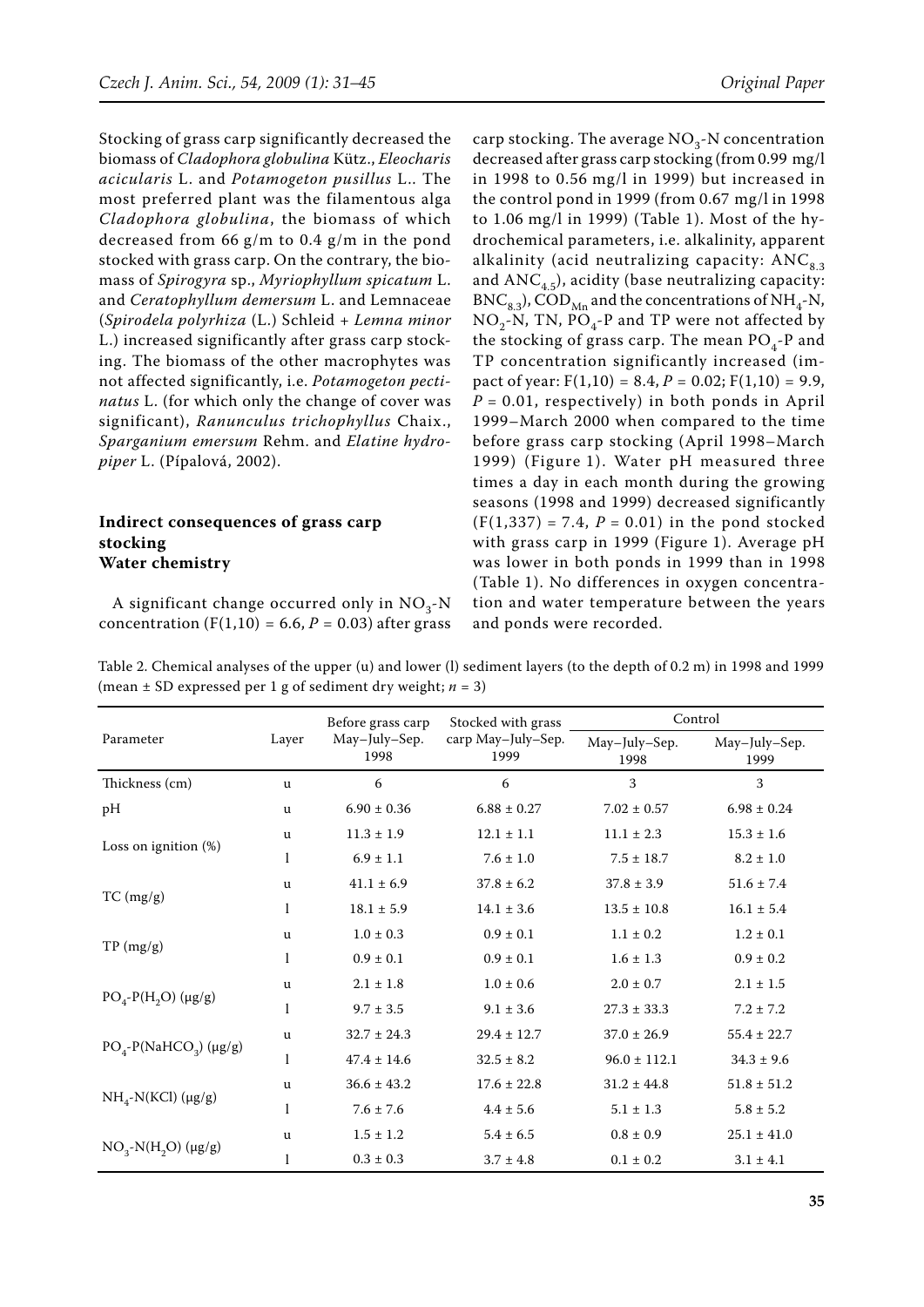

Figure 2. Concentrations of TC, TP (mg/g) and  $PO_4$ -P(H<sub>2</sub>O),  $PO_4$ -P(NaHCO<sub>3</sub>), NH<sub>4</sub>-N and NO<sub>3</sub>-N (µg/g) in the upper sediment layer in the pond stocked with grass carp and in the control pond before (May–July–September 1998) and after grass carp stocking (May–July–September 1999)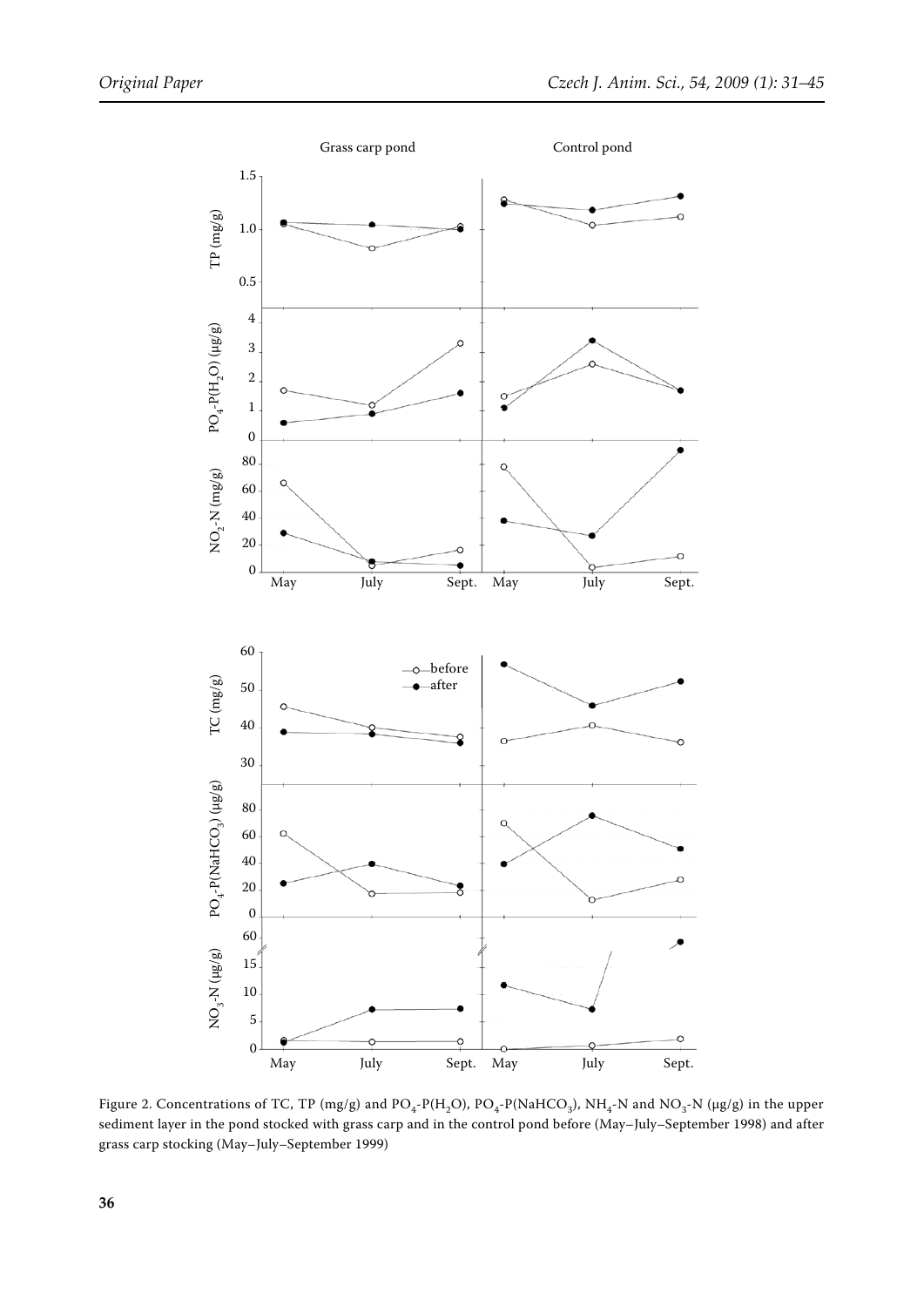#### **Sediment chemistry**

Grass carp stocking significantly influenced the content of organic matter loss on ignition  $(F(1,32) = 8.2, P = 0.01)$  and thus also the TC concentration (F(1,32) = 14.6,  $P = 0.001$ ) and NO<sub>3</sub>-N concentration (F(1,32) = 5.6,  $P = 0.024$ ) in the upper sediment layer. Loss on ignition and TC concentration increased in the control pond in 1999 while they remained almost the same in the pond stocked with grass carp. The concentration of  $NO_3$ -N was higher in both ponds in 1999 than in 1998, but these differences were more pronounced in the unstocked control pond (Table 2 and Figure 2). The chemical composition of the lower sediment layer remained unchanged.



Figure 3. The total abundance of phytoplankton (10<sup>6</sup> ind/l), zooplankton (10<sup>3</sup> ind/l) and zoobenthos (10<sup>3</sup> ind/m<sup>2</sup>) before and after grass carp stocking in the grass carp pond and in the control pond; **x** = no data (see methods); ↓ grass carp stocking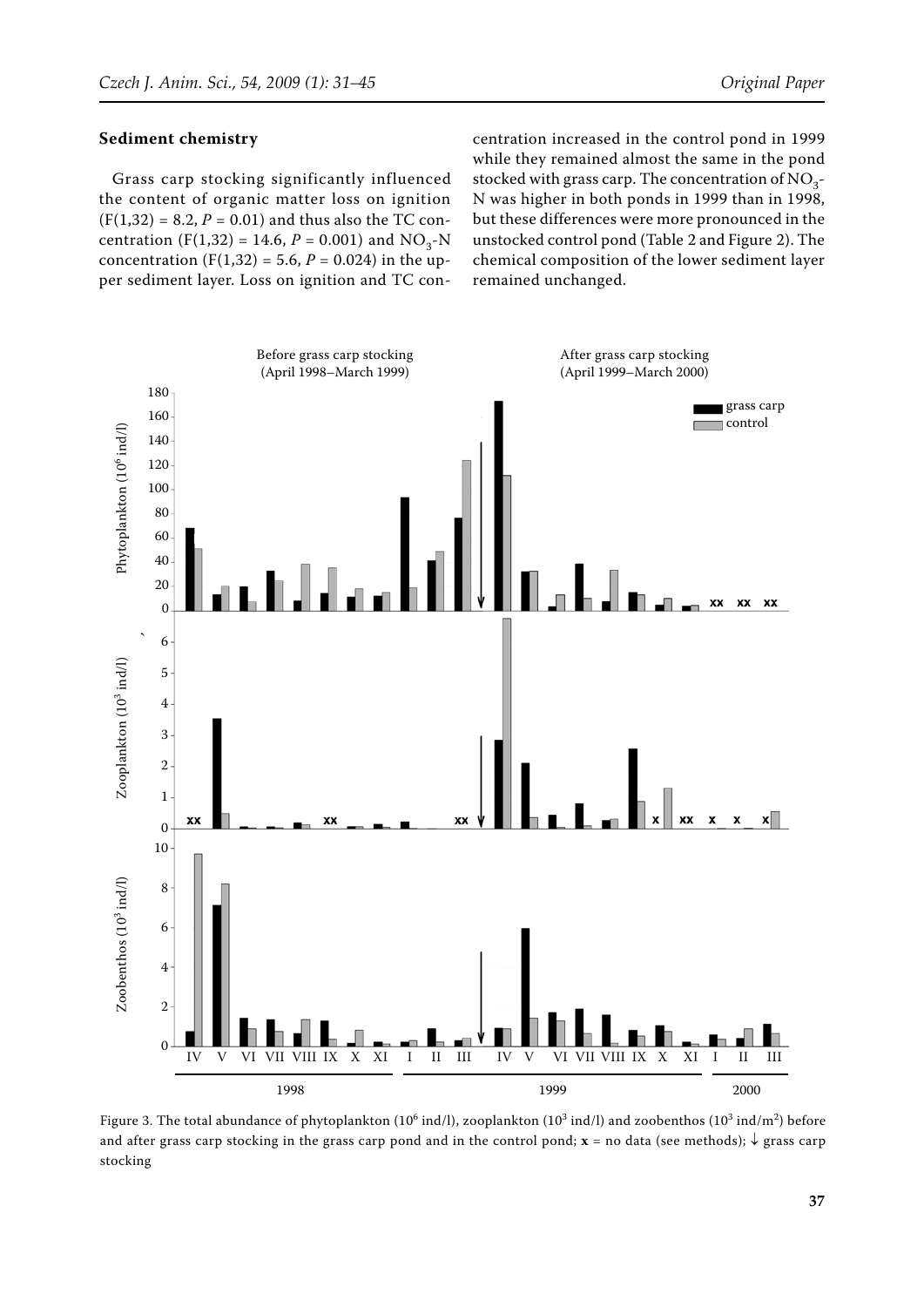## **Abioseston**

In the phytoplankton samples, a significant increase  $(F(1,7) = 19.8; P = 0.003)$  was recorded in the numbers of small (up to  $3 \mu m$ ) Fe particles (from a mean of 450 per ml before grass carp stocking to 1 900 per ml after it) while in the control pond their numbers decreased (from 1 450 per ml to 1 050 per ml).

## **Phytoplankton abundance and biomass**

The impact of the grass carp on chlorophyll-a (chl-a) concentration was not significant  $(F(1,76) = 0.4;$  $P = 0.52$ ) although the mean chl-a concentration increased from 12.70 mg/m $^3$  to 20.86 mg/m $^3$ . In the control pond the average chl-a concentration was similar in both years (20.56 mg/m $^3$  in 1998 and  $22.96 \text{ mg/m}^3$  in 1999). Neither did the mean water transparency change significantly (from 72 cm to

66 cm) in the pond stocked with grass carp and remained the same in the control pond during both years (82 cm).

Grass carp stocking influenced neither the total abundance (Figure 3) nor the abundance or the number of species of any of the phytoplankton divisions (Cyanophyta, Dinophyta, Cryptophyta, Chromophyta, Euglenophyta, Chlorophyta and Mycophyta). The dominant divisions in the phytoplankton samples of both ponds were Mycophyta (especially *Saccharomyces* sp.), Chromophyta (Chrysophyceae and Bacillariophyceae – especially the species: *Chrysomonas* sp., *Stephanodiscus hantzschii* and *Chrysococcus rufescens*), Chlorophyta – Chlorophyceae, Ulvophyceae and Zygnematophyceae (Conjugatophyceae – especially *Monoraphidium contortum*, Chlorococcales – *Actinastrum hanzschii*) and Cyanophyta (especially the species: *Aphanizomenon flos-aquae*, *Limnothrix redekei* and *Pseudanabaena limnetica*).



Figure 4. Abundance of Rotatoria, Cladocera and Copepoda (10<sup>3</sup> ind/l) before (April 1998–March 1999) and after grass carp stocking (April 1999–March 2000) in the grass carp pond and in the control pond; **x** *=* no data (see methods); ↓ grass carp stocking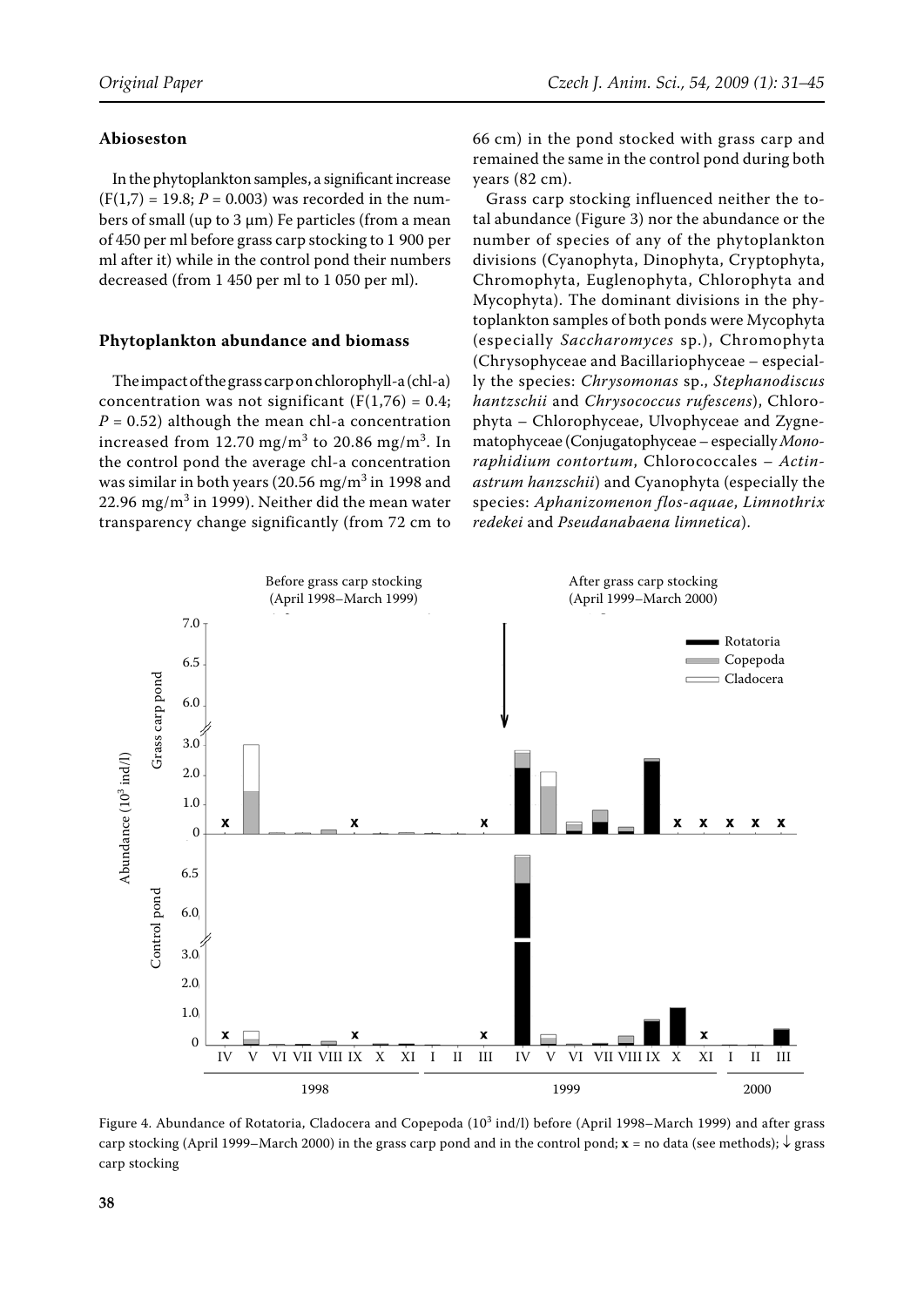#### **Zooplankton abundance**

Stocking of grass carp influenced neither the total abundance of zooplankton nor the abundance of each of Rotatoria, Cladocera and Copepoda (Figure 3). The increase in zooplankton abundance, especially that of rotifers (Rotatoria), was recorded in both ponds in 1999 compared to 1998 (Figure 4). Rotifers were a dominant group in both ponds (11 species, with prevalence of *Keratella cochlearis*, *K. quadrata*, *Polyathra* sp., *Brachionus angularis*, *Asplanchna* sp. and *Filinia* sp.), followed by copepods (3 species; especially nauplii and adults of *Eudiaptomus vulgaris* and *Cyclops vicinus*) and cladocerans (9 species; especially *Daphnia galeata* and *Bosmina longirostris*).

**Zoobenthos abundance and biomass**

The impact of grass carp stocking on total abundance and biomass of zoobenthos was insig-

nificant (F = 2.9;  $P = 0.12$  and F = 0.1;  $P = 0.77$ , respectively). The grass carp influenced neither the abundance of dominant groups of zoobenthos (Chironomidae, Oligochaeta) nor the species composition of zoobenthos (Figure 5). Oligochaeta (i.e. Tubificidae) dominated especially during the first half of the growing seasons in both ponds (Figure 5). Total biomass of zoobenthos increased from 6.34 to 15.02 g  $\text{DW/m}^2$  in the pond stocked with grass carp and from 4.91 to 15.73 g  $DW/m^2$ in the control pond.

#### **DISCUSSION**

## **Direct consequence of grass carp stocking Biomass of aquatic macrophytes**

The grass carp stocking density (29 kg/ha) was intentionally chosen at about one third of the density usually recommended in temperate regions (Krupauer, 1989) in order to save aquatic macro-



Figure 5. Abundance of Oligochaeta, Chironomidae and other zoobenthos groups (varia) (10 $^3$  ind/m $^2$ ) before (April 1998 to March 1999) and after grass carp stocking (April 1999–March 2000) in the grass carp pond and in the control pond;  $\downarrow$  grass carp stocking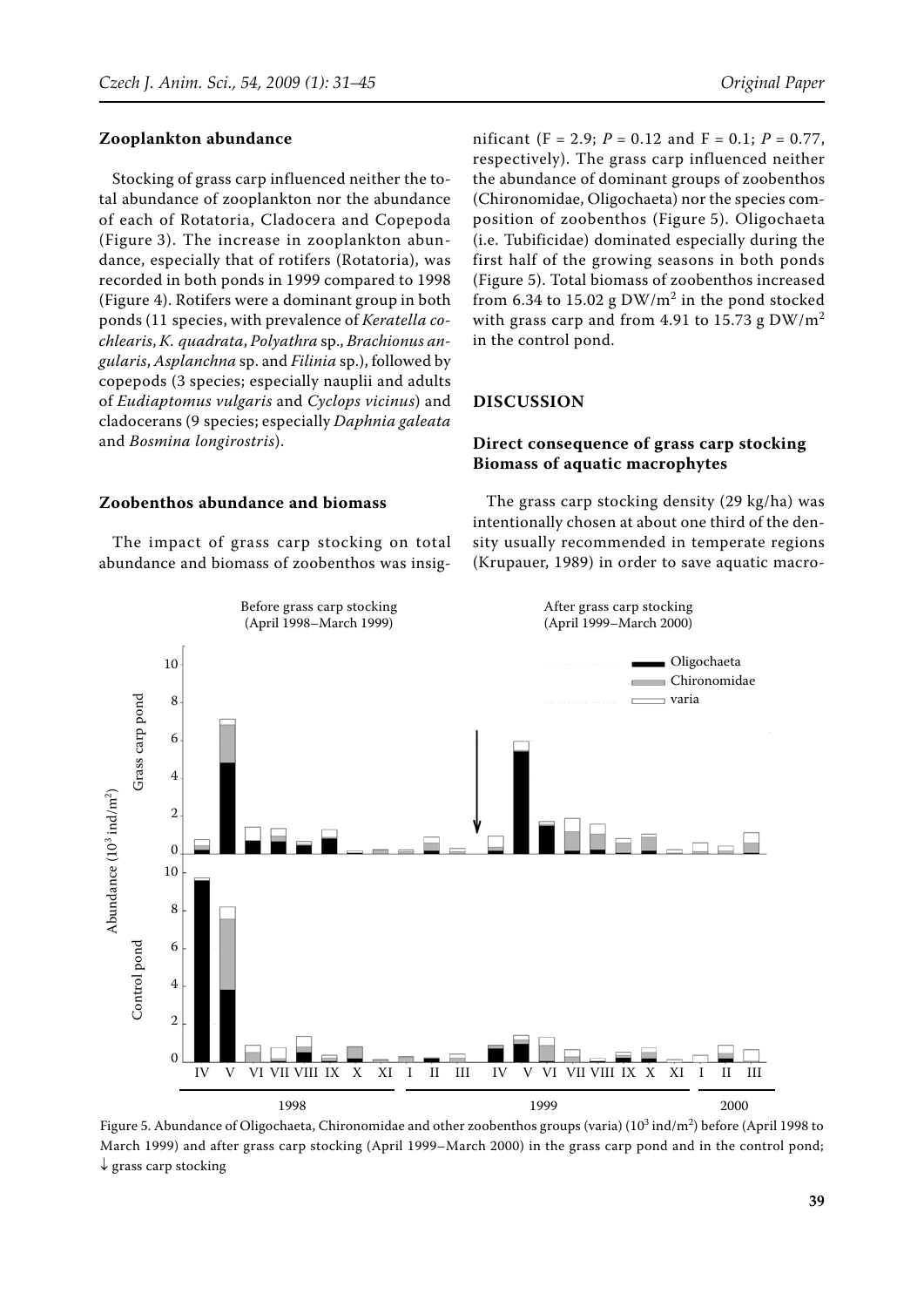phytes from a complete elimination and thus to study feeding preferences of the grass carp. In spite of this fact, the mean biomass of aquatic macrophytes decreased about 3 times (from 109 g/m<sup>2</sup> to 33  $g/m^2$ , i.e. by about 70%) in the pond with grass carp after their stocking. These data are mostly in general agreement with those reported for small water bodies with similar stocking densities of grass carp (Terrell and Terrell, 1975; Lembi et al., 1978; Blackwell and Murphy, 1996) (Table 3). One year after the grass carp stocking (27 kg/ha), the vegetation standing crop (1 627 kg DW) measured in its annual peak was reduced by 89% in a small pond (3.6 ha) in Georgia (Terrell and Terrell, 1975). *Eleocharis* was a dominant macrophyte species and some *Utricularia* was also present in their pond. Maximum standing crop in our experimental pond (161 kg in June 1998) was reduced by 95% (to 9 kg in June 1999) or by 59% (to 66 kg in August 1999, when some regrowth of vegetation occurred) after the grass carp stocking (calculated according to Pípalová, 2002). The small discrepancies between our data and figures published by Terrell and Terrell (1975) could be caused especially by a difference in water temperature and by the water body depth, as their experiment was carried out under conditions very similar to our study conditions (Table 3). The low vegetation biomass, pre-treated with the grass carp stocking density of 11 kg/ha one year before the experiment, probably resulted in its faster (20 or 40 days) elimination (Lembi et al., 1978) than observed in our experiment. Large grass carp (mean total length 53 cm, mean weight 1.5 kg) with the stocking density of 11 kg/ha nearly eliminated all macrophytes within 5 months in the pond (Sandstone Lake) while the vegetation remained the same even after one-year impact of the grass carp in Jackson Lake (Blackwell and Murphy, 1996) (Table 3). The reasons could be in different depth of the two ponds or in compositions of macrophyte communities, which were dominated only by *Najas quadalupensis* in Sandstone Lake and which composed of *Ceratophyllum demersum* and *Najas guadalupensis* (1:1) in Jackson Lake. In our experiment *Ceratophyllum demersum* was also one of the plant species not preferred by the grass carp. Jackson Lake was stocked with additional grass carp (2 kg/ha, individual weight 0.4 kg), thus the overall stocking density could be similar to that used in our experiment (Table 3). Maximum dry biomass of aquatic macrophytes was then reduced from 236 g/m<sup>2</sup> to 75 g/m<sup>2</sup> (i.e. by 68%) within one year (Blackwell and Murphy, 1996). The grass carp stocking density is only one of the important factors which may influence the intensity of aquatic macrophyte control using grass carp. Water temperature (grass carp feeding activity), water body type (area, depth and hydrological regime), biomass and species composition of aquatic macrophytes available, grass carp size and duration of their impact are also crucial for the results of aquatic macrophyte control (Pípalová, 2006).

The aquatic biomass decreased by 72% the filamentous alga *Cladophora globulina* being reduced, which was the most preferred plant species in our experiment. Pine and Anderson (1991) and Kirkagac and Demir (2004) also reported *Cladophora* as the first plant disappearing after the grass carp introduction. Filamentous algae except for *Spirogyra* and *Mougeotia* (Prowse, 1971) are considered as the most preferred plants by the grass carp (Krupauer, 1968).

## **Indirect consequences Water chemistry**

The average concentrations of TP,  $PO_{4}$ -P, TN,  $NH_{4}$ -N and NO<sub>2</sub>-N remained unchanged under the impact of grass carp in our study. The change of  $NO<sub>3</sub>$ -N concentration in the water was statistically significant due to the increase in  $NO<sub>3</sub>$ -N concentration in the control pond water and also due to a relatively small change (decrease) in its concentration in the pond stocked with grass carp (Table 1). The increase in  $NO<sub>3</sub>$ -N concentration in the control pond water corresponded well with its increased accumulation in the sediment (Table 2). When comparing  $NO<sub>3</sub>$ -N concentrations in the water only for the growing seasons (May–September in 1998 and 1999) when the grazing of grass carp should be most intensive, its changes were not significant. Seasonal variation (increase in both ponds in 1999) of TP concentration in the water did not allow us to prove the impact of grass carp stocking. In the control pond, nutrients were tied up mostly in the biomass of filamentous algae, from where they were released back to the water after they died off at the end of the growing season. In the experimental pond, grass carp consumed filamentous algae and the nutrients were continuously released into the water from their excrements. The photosynthesis increased pH values but a gradual consumption of filamentous algae could possibly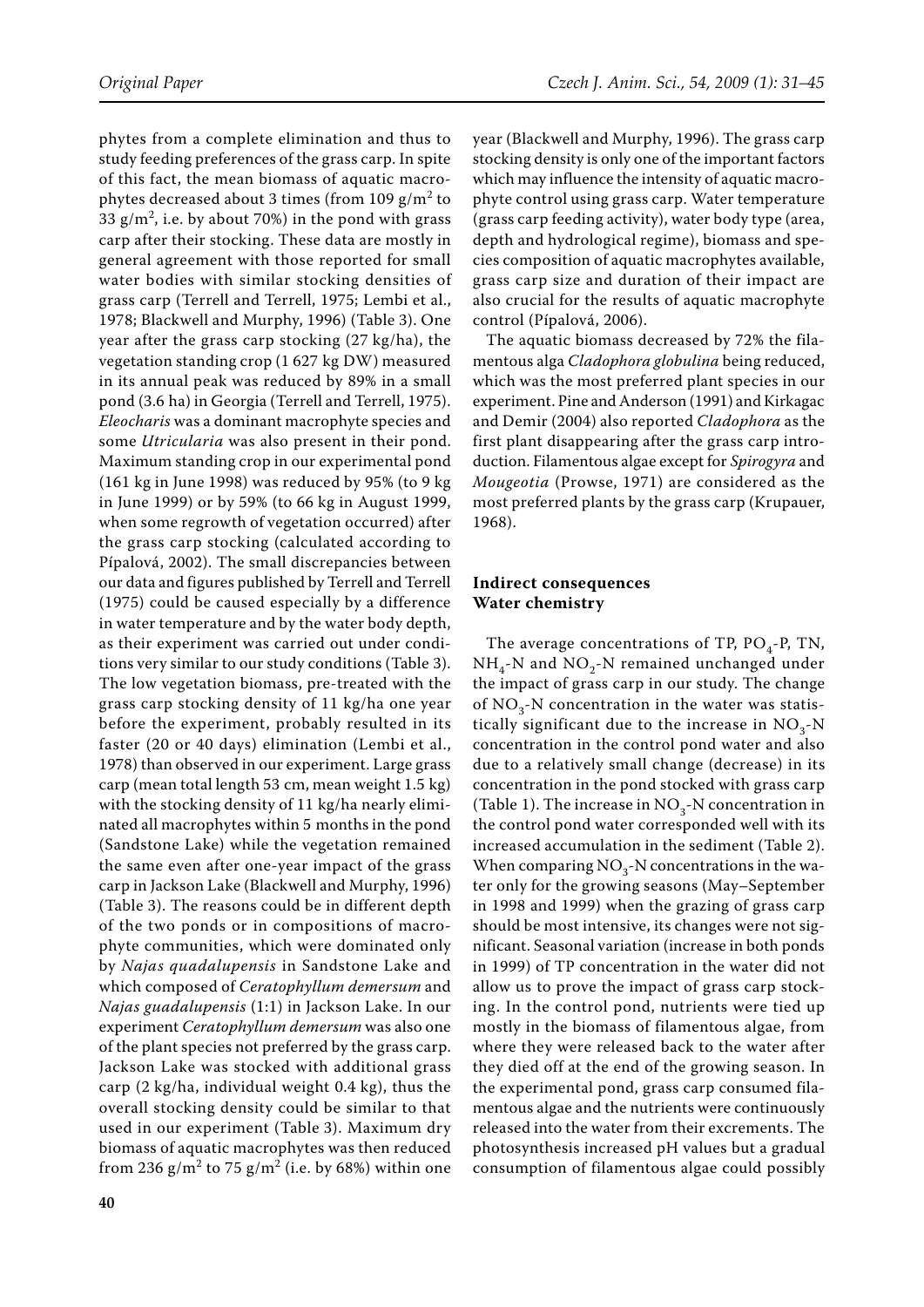| Author(s)                                                                               | Our experiment                                    | Terrell and Terrell<br>(1975) |                         | Lembi et al.<br>(1978)                      | Blackwell and Murphy<br>(1996)                                                       |                               |
|-----------------------------------------------------------------------------------------|---------------------------------------------------|-------------------------------|-------------------------|---------------------------------------------|--------------------------------------------------------------------------------------|-------------------------------|
| Grass carp stocking density (kg/ha)/<br>individual weight (g)                           | 29/230                                            | 27/550                        | 24/491                  | 23/450                                      | $11 + 2/1476 + 405$                                                                  | 11/1476                       |
| Vegetation before grass carp - max.<br>dry biomass (g/m)/max. total dry<br>biomass (kg) | (June 1998)<br>201/161                            | (August 1972)<br>$-11627$     | (June 1976)<br>52/      | $\frac{5}{10}$ (June 1976)<br>$17/-$        | $(\text{July 1991})$<br>$228/-$                                                      | (July 1991)<br>68/            |
| After grass carp - max. dry biomass                                                     | 82/66                                             | $-1179$                       | $\circ$                 | $\circ$                                     | $236 \rightarrow 75$                                                                 | $\circ$                       |
| $(g/m^2)$ /max. total dry biomass (kg)                                                  | (August 1999                                      | (August 1973)                 | $(\mathrm{July}\,1976)$ | (August 1976)                               | $(\mathrm{July\ 1992}\rightarrow\mathrm{July\ 1993})\quad(\mathrm{September\ 1991})$ |                               |
| Biomass reduction by (%)                                                                | (June/August 1999)<br>95/59                       | 89                            | 100                     | 100                                         | $0 \rightarrow 60$                                                                   | 100                           |
| Species of vegetation                                                                   | Cla.g., Pot.pu., Pot.<br>$pe$ . and $Ele$ . $a$ . | Ele. and Utr.                 |                         | Pot. fo., Pot. cr., Myr. s., Char. and Spi. | Naj. g. and Cer. d.<br>(1:1)                                                         | Naj. g.                       |
| Length of experiment                                                                    | 1 year                                            | 1 year                        | 20 days                 | 40 days                                     | $1 \rightarrow 2$ year                                                               | 5 months                      |
| Water body                                                                              | grass carp pond                                   | Whittimore                    | A-2 (1976)              | $A-3(1976)$                                 | Jackson Lake                                                                         | Sandstone Lake                |
| Area (ha)                                                                               | 0.08                                              | 3.6                           |                         | $0.2 - 0.3$                                 | $0.8 - 30$                                                                           |                               |
| Mean depth (m)                                                                          | 0.5                                               | $4.8$ (max.)                  | $0.7 - 1.2$ (max.)      |                                             | about $1.8^{\circ}$ (max.)                                                           | about 0.6 <sup>a</sup> (max.) |
| Mean water $T (± SD)$ (°C)                                                              | $19.0 \pm 1.8^{\mathrm{b}}$                       | Georgia                       |                         | Indiana                                     | Central Texas                                                                        |                               |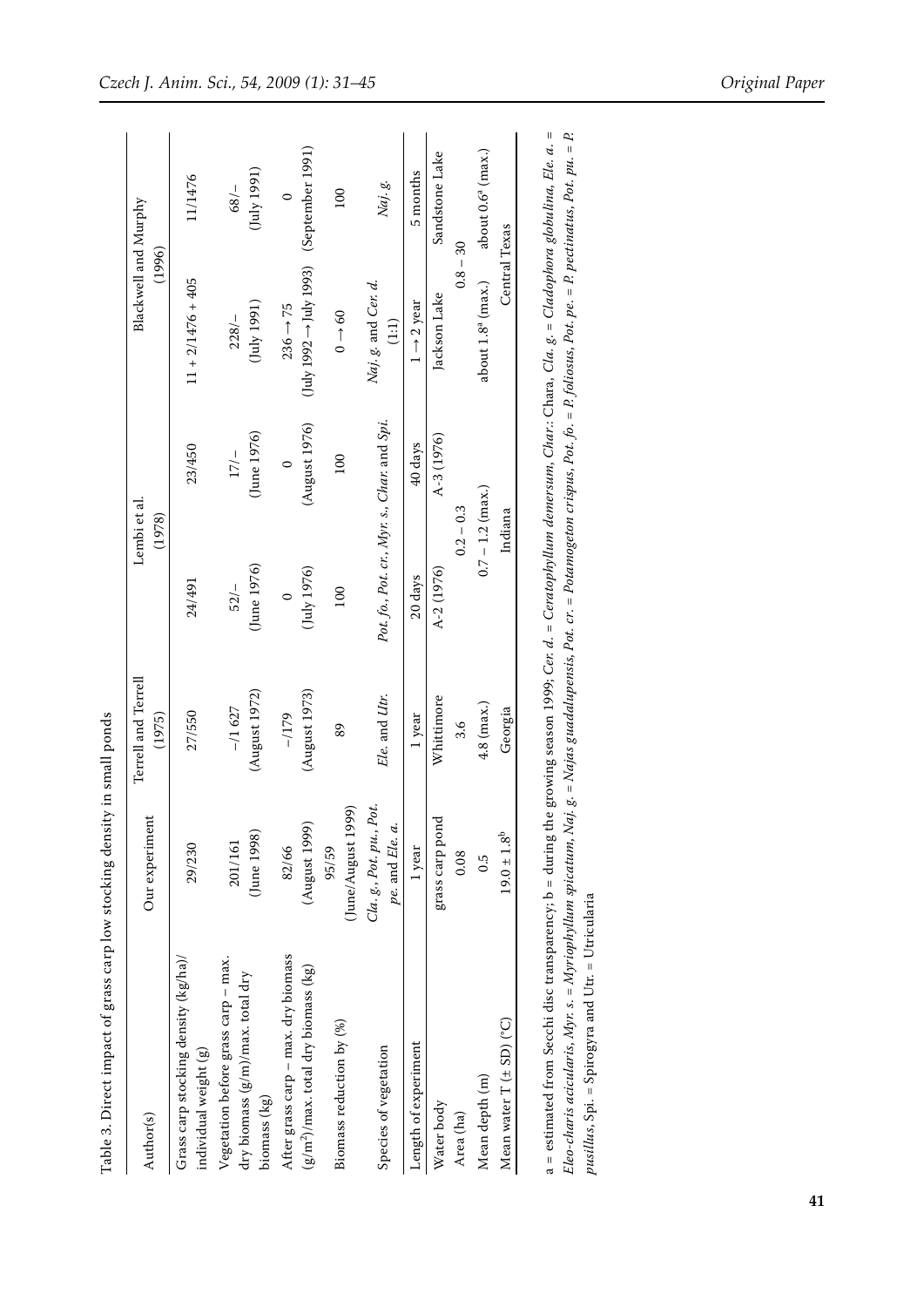cause the pH decrease in our experiment (Figure 1). Most of the significant changes in water chemistry were reported from long-lasting experiments in American lakes (Mitzner, 1978; Small et al., 1985; Maceina et al., 1992) or from the Danube River branch (Tomajka, 1995), especially following the total eradication of macrophytes.

Studies dealing with indirect changes in water bodies after grass carp stocking are usually complicated by problems with experimental design mentioned in the introduction. Furthermore, the water quality changes as a result of plant removal by the grass carp are mostly affected by the intensity of direct impact and also depend on whether there remained some aquatic macrophytes after the grass carp removal. Lembi et al. (1978) and Venter and Schoonbee (1991) reported changes in water chemistry following the grass carp stocking under conditions comparable to those in our study. Venter and Schoonbee (1991) did not find any significant changes in water chemistry (turbidity, pH, dissolved oxygen, alkalinity, total hardness, concentrations of  $NH_4^*$ ,  $NO_2^-$ ,  $NO_3^-$ ,  $PO_4^{3-}$  and  $SO_4^{2-}$ ) in the Florida Lake (near Johannesburg, 26 ha) even though the dry biomass of aquatic plants decreased almost 6 times (from 20.6  $g/m^2$  to 3.5  $g/m^2$ ) during the oneyear study. Unfortunately, this biomass decrease could be caused by the feeding activity of grass carp only partly. A dramatic reduction in *Potamogeton pectinatus* and *Lagarosiphon* might be due to the plant sampling campaign before grass carp stocking, when irregularly dense patches of both plants were sampled. Furthermore, the very low stocking density of grass carp (35 ind/ha, i.e. 2.1 kg/ha) of low individual weight (59 g) was used and thus the grass carp could be endangered by predation. Lembi et al. (1978) reported that only water turbidity increased when compared to ponds without fish in the small Indiana ponds (0.21–0.30 ha) with a low stocking density (11 kg/ha) during a 4-month study. This effect was not observed in ponds with higher grass carp stocking densities (20 and 69 kg/ha). The initial differences in turbidity (and also in other parameters: alkalinity, TP,  $PO_{4}$ -P,  $NO_{3}$ -N,  $NH_{4}$ -N, N<sub>org.</sub>) among the control ponds and ponds with all 3 stocking densities of grass carp (11, 20 and 69 kg/ha) were not reported.

Mean total phosphorus and nitrogen amounts in water were 37 g (93 μg/l × 400 m<sup>3</sup> water volume) and 1 056 g (2.64 mg/l  $\times$  400 m<sup>3</sup>) before grass carp stocking, respectively. The maximum standing crop of aquatic macrophytes before the introduction of

grass carp (June 1998) calculated from the data of Pípalová (2002) was 161 kg DW in the experimental pond. Assuming the phosphorus content of 0.4% and nitrogen content of 2.5% (Dykyjová, 1979), the maximum of 600 g P and 6 400 g N could become available for a later release into the pond ecosystem. Grass carp consumed 95% of this amount (June 1999), thus the degree of nutrient enrichment by grass carp feeding activities was probably within the nutrient buffering capacity of the pond.

#### **Sediment chemistry**

In our experiments no changes in the chemical composition of the sediment (TC, TP,  $PO<sub>4</sub>$ -P(H<sub>2</sub>O),  $PO_4$ -P(NaHCO<sub>3</sub>), NH<sub>4</sub>-N and NO<sub>3</sub>-N) were recorded in the stocked pond (Table 2). The markedly higher increase in organic matter content and  $NO<sub>3</sub>$ -N concentration in the upper sediment layer in the control pond could be caused by the accumulation of the dead filamentous alga (*Cladophora globulina*) since the middle of the growing season in 1999. Only Terrell (1975) evaluated sediment chemistry 1 year after grass carp stocking and found out significant increases in Fe, Mg and  $P-PO<sub>4</sub>$  concentrations in the sediment in Georgia ponds (USA). No significant changes in phytoplankton and zooplankton numbers and structure or in water chemistry were detected (Terrell, 1975). He assumed that the nutrients released by grass carp were incorporated into the sediment. Although we did not measure the Fe concentration in the sediment, we recorded an increase in the Fe particle amount in the phytoplankton samples. The concentration of  $PO_{4}$ -P in the sediment did not change in our experiment, while Terrell (1975) determined a more than twofold concentration of  $PO_4$ -P (8.9 µg/g) in ponds stocked for one year with grass carp when compared to those without fish (3.7 μg/g). Unfortunately, Terrell (1975) did not report the stocking density of grass carp. Furthermore, the concentrations of Fe, Mg, Mn, Ca and  $PO_{4}$  in 4 ponds stocked with grass carp were compared to those without fish not reporting the differences between ponds before the experiment.

The mean total phosphorus content in the upper sediment layer (to the depth of 4 cm) was estimated to be 8.2 kg in the pond before grass carp stocking. This amount is 10 times higher than the amount of phosphorus bound in plants (0.6 kg) and thus no significant changes in nutrients in the sediment can be expected.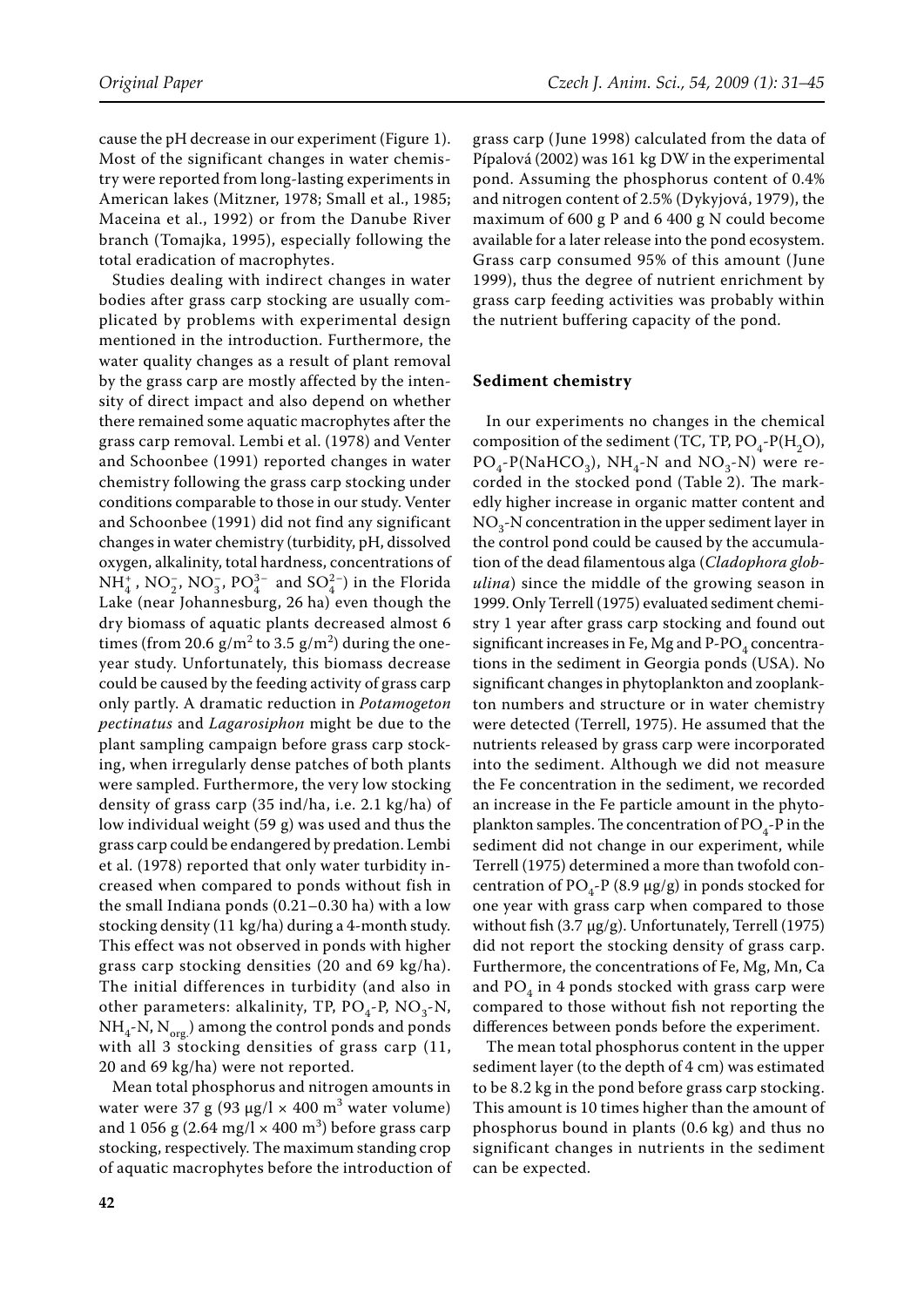#### **Phytoplankton abundance and biomass**

No significant changes in either species composition or biomass (chl-a) of phytoplankton were found out. The increase in phytoplankton biomass has usually been explained by better availability of nutrients (especially phosphorus) released from grass carp excrements. Since no significant changes in water quality were found, the nutrients resulting from feeding on aquatic macrophytes by grass carp were not significantly demonstrated in phytoplankton. Furthermore, some species of aquatic plants remained ungrazed, thus being able to compete for nutrients with phytoplankton. Buck et al. (1975) showed in his tank experiment that *Ceratophyllum demersum* was able to compete for nutrients even with phytoplankton. Cassani et al. (1995) also found that the annual mean chlorophyll-a concentration remained stable in the Florida urban impoundments (0.8–45.3 ha) where macrophytes were only suppressed, but varied greatly at some sites where they were eliminated.

The water transparency did not differ significantly in our experiment either, which corresponds with insignificant change in the chl-a concentration and incomplete reduction of aquatic macrophytes. However, there was a tendency to higher chl-a concentration and lower water transparency in the pond stocked with grass carp. The decrease in water transparency (increase in turbidity) following from the grass carp stocking was related either to abiotic factors (sediment movements due to the wind and/or fish searching for food) (Lembi et al., 1978; Leslie et al., 1983; Mitchell et al., 1984; Bonar et al., 2002) or to biotic factors (phytoplankton biomass) (Maceina et al., 1992). The source of turbidity mostly depends on the intensity of macrophyte biomass reduction. An increase in abiotic turbidity is often connected with elimination or great reduction of aquatic macrophytes biomass. When only non-preferred plants or even no plants are left, grass carp can then search their food in the sediment and thus elicit increased water turbidity. The effect of wind on the sediment without plant canopy could also be intensive. The biomass of phytoplankton remains mostly the same probably due to the shading effect of turbid water. On the other hand, the phytoplankton has a shorter turnover rate than aquatic macrophytes and sometimes can successfully compete for nutrients and light during the process of macrophyte reduction by grass carp.

#### **Zoobenthos and zooplankton abundances**

In our experiment, the grass carp influenced neither the total abundance of zooplankton and zoobenthos nor the abundance of any zooplankton and zoobenthos species. This is in agreement with the research conducted e.g. by Terrell (1975) and Maceina et al. (1992). Direct consumption of zooplankton and zoobenthos by grass carp is insignificant, even when no plants are available (e.g. Opuszyński, 1972). The zooplankton biomass may increase after the grass carp stocking because of the increase in the phytoplankton amount (Richard et al., 1985) and the presence of grass carp faeces with bacteria attached to them (Takamura et al., 1993). Changes in zooplankton following the grass carp stocking can be selective. Crustaceans were replaced by rotifers when they had lost their shelters from size-selective fish predation (Vranovský, 1991).

Changes in benthos corresponded with a reduction of aquatic vegetation, which stabilises sediments, provides additional substrate (roots and decaying material) and water quality changes (Gasaway, 1979). Zoobenthos became more than twice as abundant as it had been before the grass carp introduction in the reservoirs of the Amudarja River (Turkmenistan). Because the annual vegetation die-off was prevented by the presence of grass carp, oxygen and water quality were improved (Aliev, 1976). Although the gradual grazing of aquatic vegetation by grass carp prevented the accumulation of dead plant biomass, the abundance and biomass of zoobenthos did not change in our experiment. This corresponds with insignificant changes in water and sediment chemistry in the pond stocked with grass carp.

More detailed experiments using the replicated BACI design (i.e. similar control ponds and similar ponds stocked with grass carp) with more frequent logging of indirect changes in the water and sediment chemistry and in biotic communities are necessary to understand and quantify the impact of lower grass carp stocking densities on the water body ecosystem.

## **CONCLUSION**

Indirect changes and consequences (increased nutrients in the water and sediment, changes of phytoplankton, zooplankton and zoobenthos)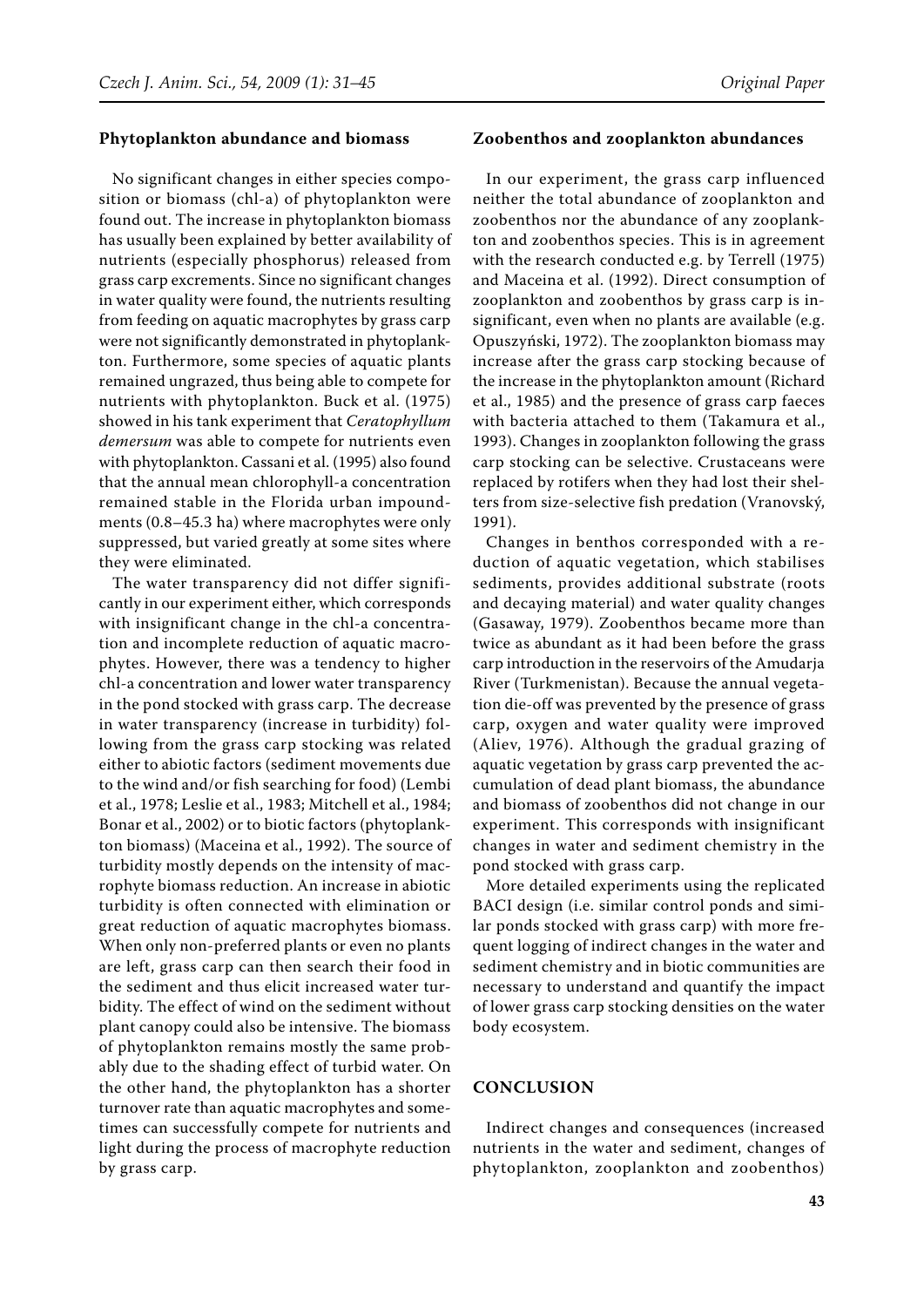caused by the low stocking density of grass carp (29 kg/ha) were rather negligible although the biomass of aquatic macrophytes (especially filamentous algae) was reduced three times. Nutrients released by grass carp were probably reused in the water and/or sediment by macrophytes left in the pond. Furthermore, the changes in water and sediment chemistry were greater in the pond without grass carp due to the presence and subsequent dieoff of the filamentous alga *Cladophora globulina* and thus the changes caused by grass carp stock were not statistically significant.

# **Acknowledgements**

Thanks for the determination of phytoplankton species are due to Dr. Zdena Žáková (Brno). We thank Olga Valentová (Research Institute of Fish Culture and Hydrobiology at Vodňany) and Dr. Jakub Borovec (Institute of Hydrobiology, Czech Academy of Sciences in České Budějovice) for chemical analyses of water and sediment, respectively.

## **REFERENCES**

- Aliev D.S. (1976): The role of phytophagous fishes in the reintroduction of commercial fish fauna and the biological improvement of water. Journal of Ichthyology (USSR), 16, 216–229.
- Bettoli P.W., Springer T., Noble R.L. (1990): A deterministic model of the response of threadfin shad to aquatic macrophyte control. Journal of Freshwater Ecology, 5, 445–454.
- Blackwell B.G., Murphy B.R. (1996): Low-density triploid grass carp stockings for submersed vegetation control in small impoundments. Journal of Freshwater Ecology, 11, 475–484.
- Bonar S.A., Bolding B., Divens M. (2002): Effects of triploid grass carp on aquatic plants, water quality, and public satisfaction in Washington State. North American Journal of Fisheries Management, 22, 96–105.
- Bremner J.M. (1968): Inorganic forms of nitrogen. In: Black C.A. et al. (eds.): Methods of Soil Analysis, Part 2, American Society of Agronomy 9, Inc., Soil Science Society of America, Madison, Wisconsin, USA, 1179–1237.
- Buck D.H., Baur R.J., Rose C.R. (1975): Comparison of the effects of grass carp and the herbicide Diuron in densely vegetated pools containing golden shiners and bluegills. The Progressive Fish-Culturist, 37, 185–190.
- Cassani J.R., Lasso-de-la-Vega E., Allaire H. (1995): An assessment of triploid grass carp stocking rates in small warm-water impoundments. North American Journal of Fisheries Management, 15, 400–407.
- Dykyjová D. (1979): Selective uptake of mineral ions and their concentration factors in aquatic higher plants. Folia Geobotanica, 14, 267–325.
- Fowler M.C., Robson T.O. (1978): The effects of the food preferences and stocking rates of grass carp (*Ctenopharyngodon idella* Val*.*) on mixed plant communities. Aquatic Botany, 5, 261–276.
- Gasaway R.D. (1979): Benthic macroinvertebrate response to grass carp introduction in three Florida lakes. In: Proc. Annu. Conf. Southeast. Assoc. Fish and Wildl. Agencies, 33, 549–562.
- Horáková M., Lischke P., Grünwald A. (1989): Chemical and physical Methods of Water Analyses. SNTL, Prague, CR, 89–92, 93–95, 100–104, 146–149, 213–217, 223– 227, 262–265, 266–267, 305–309. (in Czech)
- Kirkagac M., Demir N. (2004): The effects of grass carp on aquatic plants, plankton and benthos in ponds. Journal of Aquatic Plant Management, 42, 32–39. (in Czech)
- Kopáček J., Hejzlar J. (1995): Semi-micro determination of total phosphorus in soils, sediments, and organic materials: a simplified perchloric acid digestion procedure. Communications in Soil Science and Plant Analysis, 26, 1935–1946.
- Krupauer V. (1968): The capacity for plant consumption of three- and four-year old grass carp. Živočisná Výroba, 13, 467–474. (in Czech)
- Krupauer V. (1989): Herbivorous Fish. MZe ČR a Český rybářský svaz, SZN, Prague, CR, 115 pp. (in Czech)
- Lembi C.A., Ritenour B.G., Iverson E.M., Forss E.C. (1978): The effects of vegetation removal by grass carp on water chemistry and phytoplankton in Indiana ponds. Transactions of the American Fisheries Society, 107, 161–171.
- Leslie A.J., Nall L.E., van Dyke J.M. (1983): Effects of vegetation control by grass carp on selected waterquality variables in 4 Florida lakes. Transactions of the American Fisheries Society, 112, 777–787.
- Lorenzen C.J. (1966): A method for the continuous measurement of *in vivo* chlorophyll concentration. Deep-Sea Research, 13, 223–227.
- Maceina M.J., Cichra M.F., Betsill R.K., Bettoli P.W. (1992): Limnological changes in a large reservoir following vegetation removal by grass carp. Journal of Freshwater Ecology, 7, 81–95.
- Mitchell C.P., Fish G.R., Burnet A.M.R. (1984): Limnological changes in a small lake stocked with grass carp. New Zealand Journal of Marine and Freshwater Research, 18, 103–114.